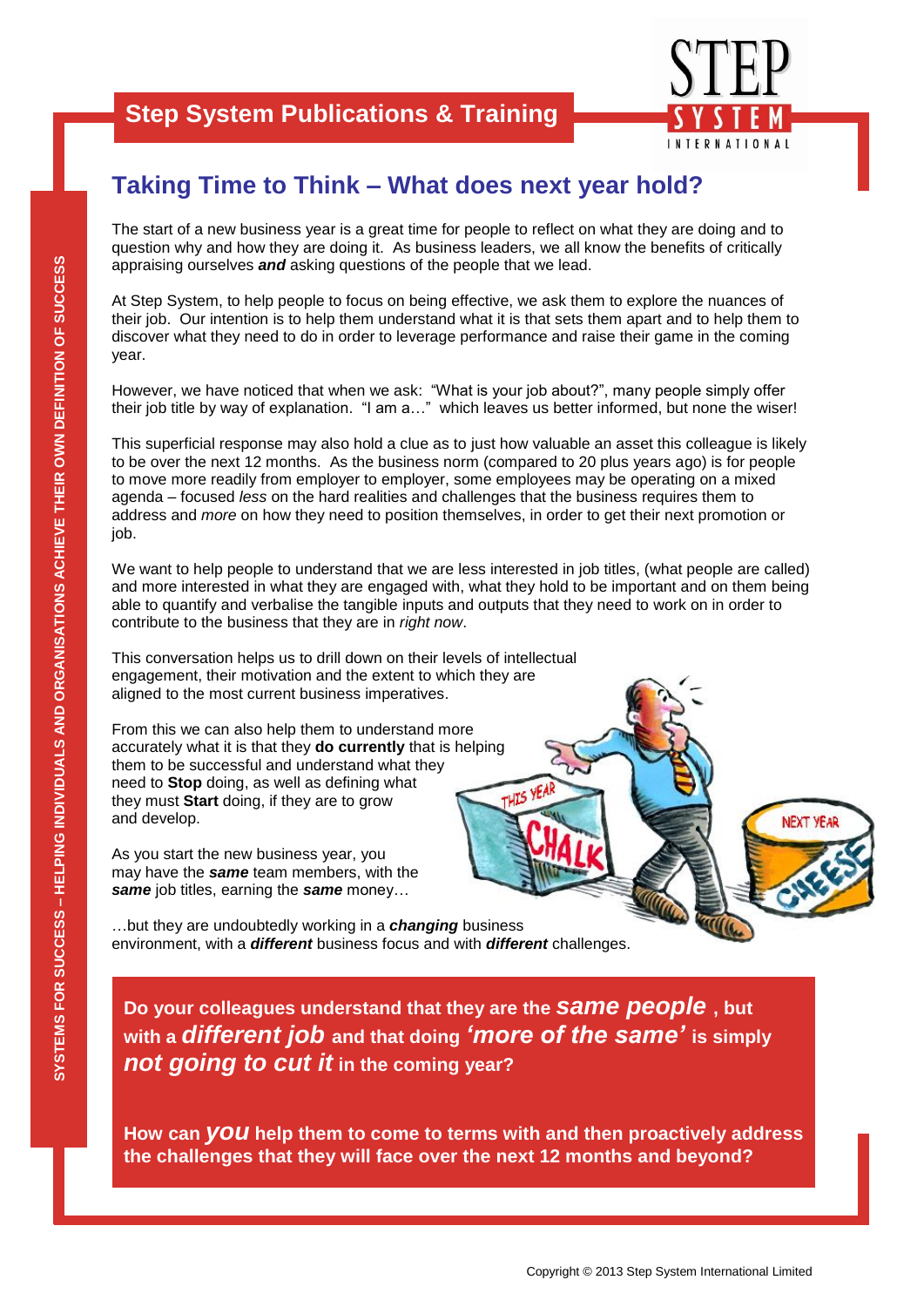# **Looking forward to Next Year**



## **Taking Time to Think – The KASE\* Model**

I always find the holidays a great time to reflect on things. Backpacking in the mountains with friends we spent time one afternoon inventing business models. Driven slightly crazy by the high intake of Swiss Cheese(!) a German friend, who works for an American Conglomerate in Switzerland offered the KASE\* model.

Thinking about his own team, he observed that people tend to be recruited (especially if this responsibility is devolved to a third party) based on their knowledge and experience: "Are you qualified?" Who have you worked for?" "What have you been involved in delivering previously?"

However, most of the challenges that he faces as a business leader have to do with people"s attitudes – their preferences, prejudices and their willingness (or otherwise) to engage, *and* with their skills – what they can turn their hand to, their forte or niche expertise within a particular discipline or team environment.



#### **Knowledge and Expertise are easy to measure and check.**

**Unfortunately, it is harder and demands more time to discover an individual's Attitude and Skills – but it is worth it because, of course, these things are key business differentiators.**



\*Käse is German for Cheese.